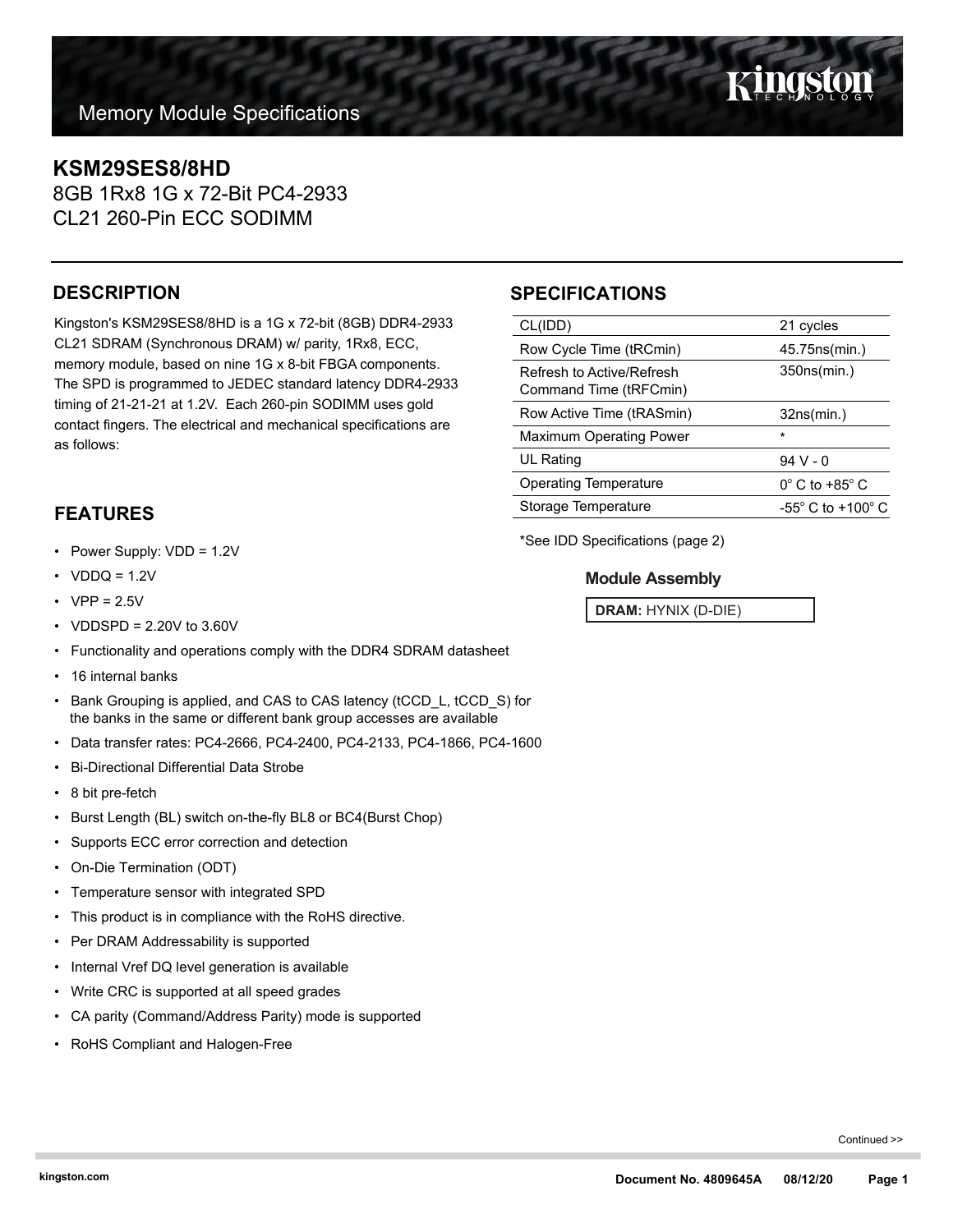# **IDD Specifications**

| <b>IDD</b>         |      |    |  |  |
|--------------------|------|----|--|--|
| <b>Symbol</b>      | 2933 |    |  |  |
| IDD <sub>0</sub>   | 300  | mA |  |  |
| IDD0A              | 300  | mA |  |  |
| IDD1               | 368  | mA |  |  |
| IDD1A              | 390  | mA |  |  |
| IDD2N              | 240  | mA |  |  |
| IDD2NA             | 241  | mA |  |  |
| IDD2NT             | 285  | mA |  |  |
| IDD2NL             | 166  | mA |  |  |
| IDD2NG             | 239  | mA |  |  |
| IDD2ND             | 230  | mA |  |  |
| IDD2NP             | 244  | mA |  |  |
| IDD <sub>2</sub> P | 160  | mA |  |  |
| IDD <sub>20</sub>  | 211  | mA |  |  |
| IDD3N              | 259  | mA |  |  |
| IDD3NA             | 259  | mA |  |  |
| IDD3P              | 196  | mA |  |  |
| IDD4R              | 972  | mA |  |  |
| IDD4RA             | 997  | mA |  |  |
| IDD4RB             | 986  | mA |  |  |
| IDD4W              | 969  | mA |  |  |
| IDD4WA             | 996  | mA |  |  |
| IDD4WB             | 884  | mA |  |  |
| IDD4WC             | 930  | mA |  |  |
| IDD4WP             | 1112 | mA |  |  |
| IDD5B              | 1750 | mA |  |  |
| IDD5F2             | 1256 | mA |  |  |
| IDD5F4             | 1107 | mA |  |  |
| IDD6N              | 169  | mA |  |  |
| IDD6E              | 233  | mA |  |  |
| IDD6R              | 109  | mA |  |  |
| IDD6A              | 233  | mA |  |  |
| IDD7               | 1158 | mA |  |  |
| IDD <sub>8</sub>   | 88   | mA |  |  |

| <b>IDD</b>                   |      |      | <b>IPP</b>       |      |      |
|------------------------------|------|------|------------------|------|------|
| <b>Symbol</b>                | 2933 | unit | <b>Symbol</b>    | 2933 | unit |
| ID <sub>D</sub> <sub>0</sub> | 300  | mA   | IPP <sub>0</sub> | 46   | mA   |
| IDD0A                        | 300  | mA   | IPP1             | 53   | mA   |
| IDD1                         | 368  | mA   | IPP2N            | 31   | mA   |
| IDD1A                        | 390  | mA   | IPP2P            | 28   | mA   |
| IDD <sub>2N</sub>            | 240  | mA   | IPP3N            | 122  | mA   |
| IDD2NA                       | 241  | mA   | IPP3P            | 120  | mA   |
| IDD2NT                       | 285  | mA   | IPP4R            | 149  | mA   |
| IDD2NL                       | 166  | mA   | IPP4W            | 149  | mA   |
| IDD2NG                       | 239  | mA   | IPP5B            | 473  | mA   |
| IDD2ND                       | 230  | mA   | IPP5F2           | 309  | mA   |
| IDD2NP                       | 244  | mA   | IPP5F4           | 266  | mA   |
| IDD <sub>2</sub> P           | 160  | mA   | IPP6N            | 46   | mA   |
| IDD <sub>2Q</sub>            | 211  | mA   | IPP6E            | 62   | mA   |
| IDD3N                        | 259  | mA   | IPP6R            | 37   | mA   |
| IDD3NA                       | 259  | mA   | IPP6A            | 63   | mA   |
| IDD3P                        | 196  | mA   | IPP7             | 144  | mA   |
| IDD4R                        | 972  | mA   | IPP8             | 29   | mA   |